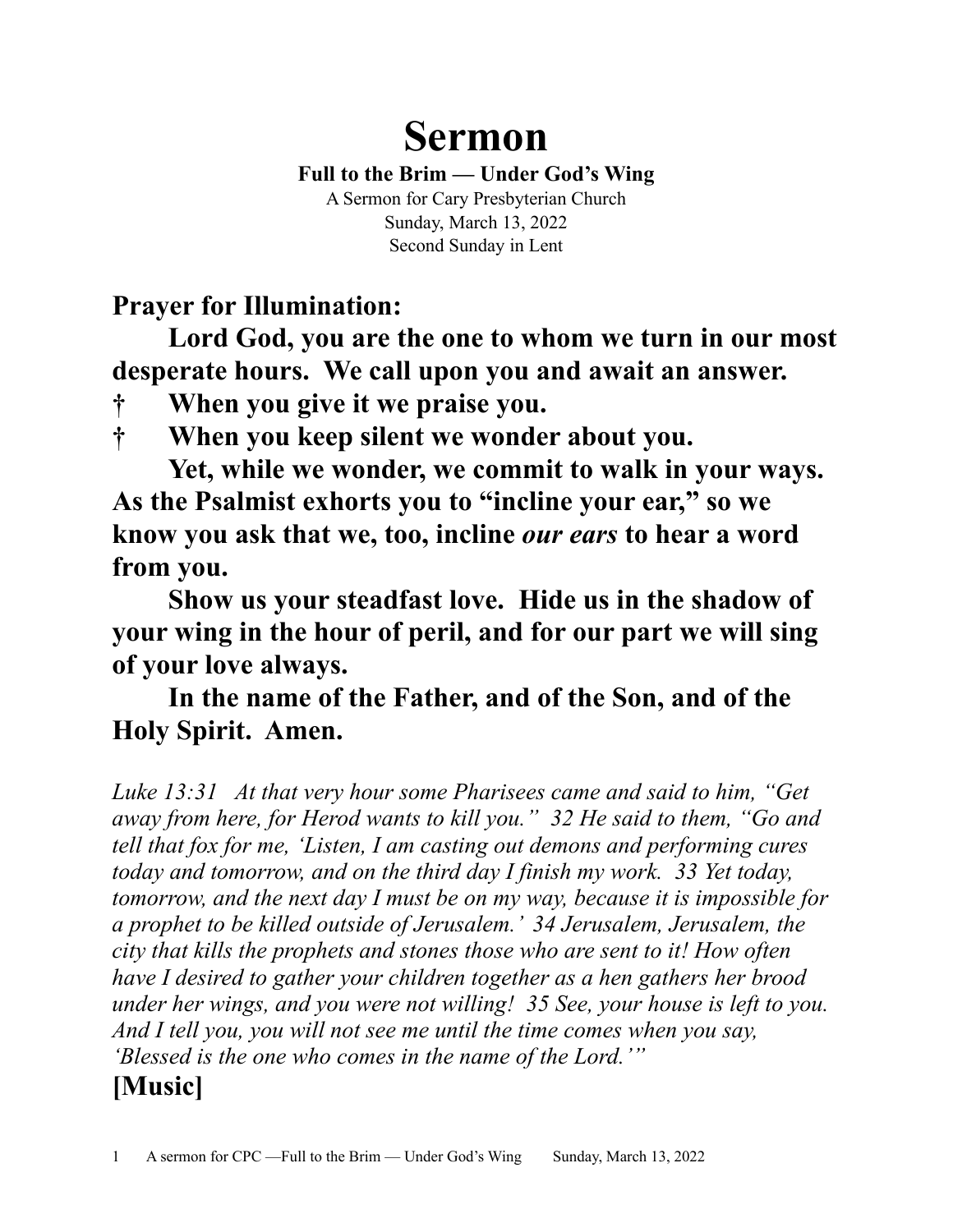*Psa. 17 A Prayer of David.* 

- *Hear a just cause, O LORD; attend to my cry; give ear to my prayer from lips free of deceit.*
- *2 From you let my vindication come; let your eyes see the right.*
- *Psa. 17:3 If you try my heart, if you visit me by night, if you test me, you will find no wickedness in me; my mouth does not transgress.*
- *4 As for what others do, by the word of your lips I have avoided the ways of the violent.*
- *5 My steps have held fast to your paths; my feet have not slipped.*
- *Psa. 17:6 I call upon you, for you will answer me, O God; incline your ear to me, hear my words.*
- *7 Wondrously show your steadfast love, O savior of those who seek refuge from their adversaries at your right hand.*
- *Psa. 17:8 Guard me as the apple of the eye; hide me in the shadow of your wings,*
- *9 from the wicked who despoil me, my deadly enemies who surround me.*
- *10 They close their hearts to pity; with their mouths they speak arrogantly.*
- *11 They track me down; now they surround me; they set their eyes to cast me to the ground.*
- *12 They are like a lion eager to tear, like a young lion lurking in ambush.*
- *Psa. 17:13 Rise up, O LORD, confront them, overthrow them! By your sword deliver my life from the wicked,*
- *14 from mortals—by your hand, O LORD from mortals whose portion in life is in this world. May their bellies be filled with what you have stored up for them; may their children have more than enough; may they leave something over to their little ones.*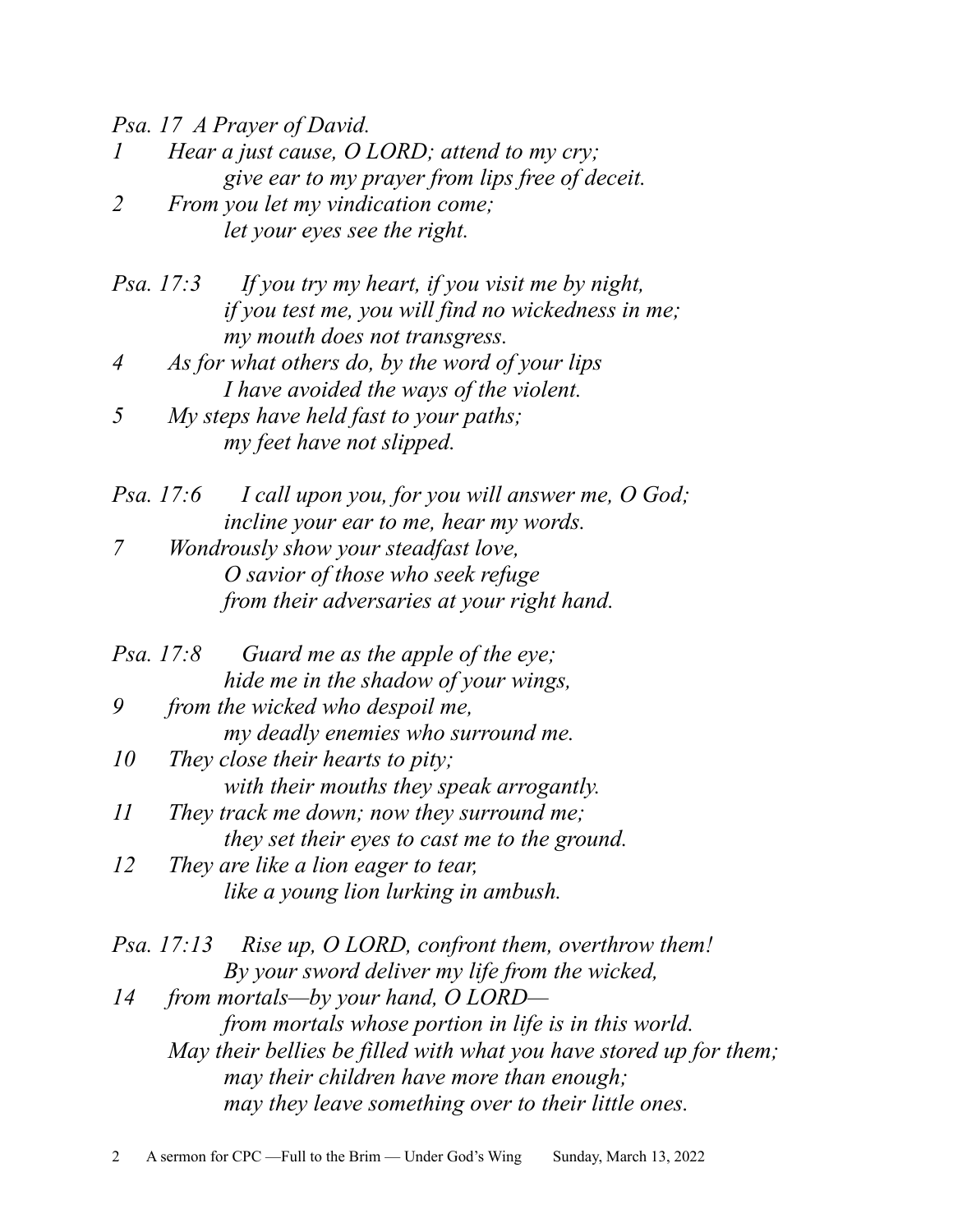*Psa. 17:15 As for me, I shall behold your face in righteousness; when I awake I shall be satisfied, beholding your likeness.*

- **I. I want you to go with me somewhere in your imagination.**
	- **A. It is about 9 PM and you are in an enormous worship space.**
		- **1. All is quiet.**
		- **2. It is dark really dark no lighting at all except from a handful of candles scattered around the transept of the sanctuary.**
		- **3. Monks are singing Compline, the last prayer service of the day before we go to sleep.**
		- **4. The service is memorized . . . it is like a wellworn slipper. Comfortable, familiar, soothing.**
	- **B. Midway into the 25 minute liturgy there is a long pause, and then a baritone brother singings:**



## **It is one of my favorite prayer offices and that versicle from Psalm 17 is a favorite too.**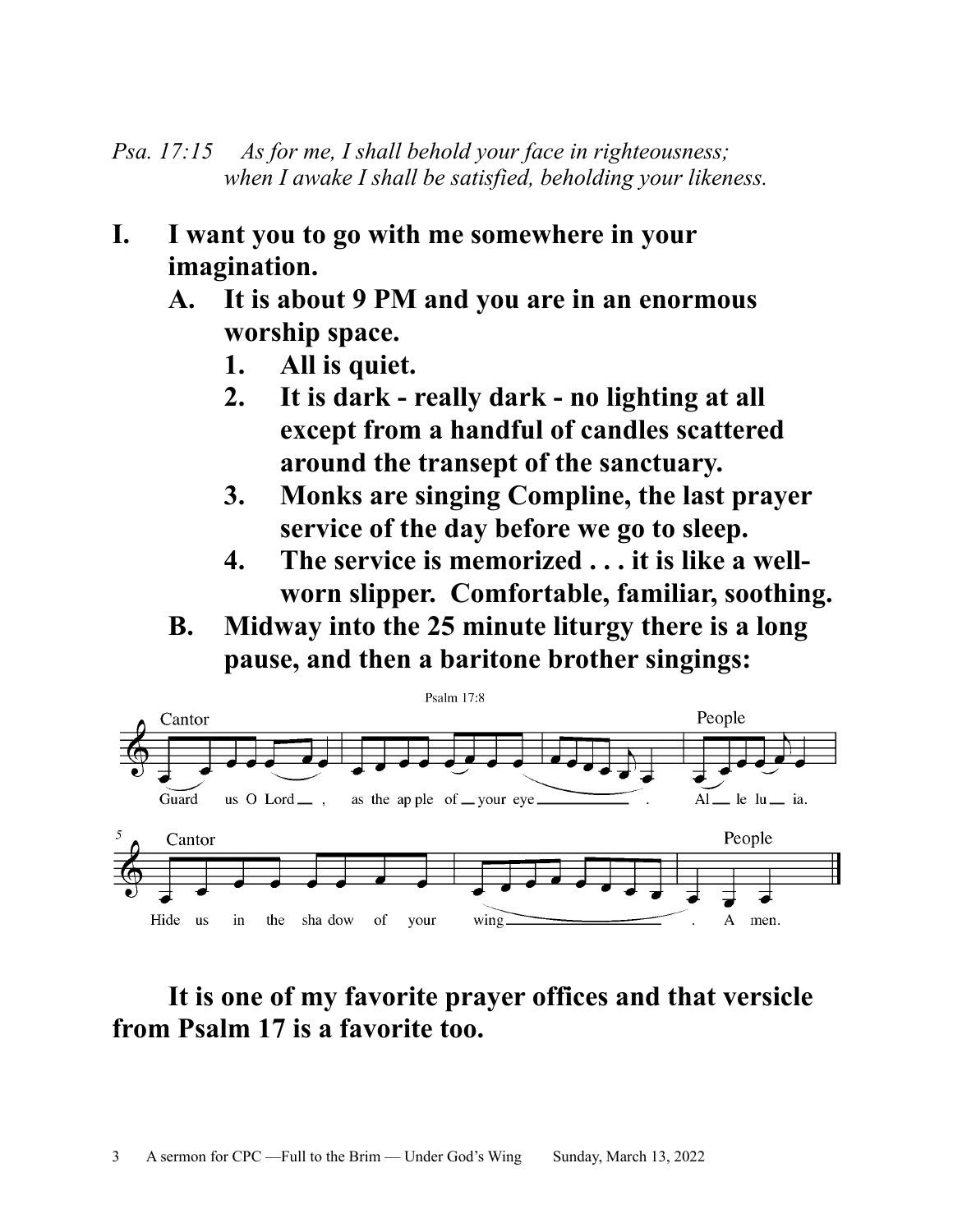- **C. The sentiment of being the apple of God's eye and the image of being shadowed under the wing of God while I slumber is comforting.**
- **D. To be the "Apple of God's Eye" suggests that God would have the same instinctual protective response that the eyelid has whenever something unexpected approaches the pupil.**
- **II. But while the phrase of focus for today's message is a beautiful poetic phrase, the Psalm as a whole may be harder for you.**
	- **A. Psalm 17 is an imprecatory psalm that is it is a little bit like Dana Carey's "Church Lady" persona. It wants to "say a prayer against" someone.** *in* **- towards +** *precari* **- pray. 1. Curse - might be a way to say it.**
	- **B. So I think it wise to say a word about imprecatory psalms…**
	- **C. One way to pray an imprecatory psalm is to see the "enemy" not as other people, but as those things which are attacking us.**
		- **1. A few years ago I had a dear friend who had just received a difficult cancer diagnosis and who was looking at significant surgery, followed by radiation, and then long-term hormone treatment. One evening he read aloud Psalm 118 and as he angrily declared, "I cut them off!" I sensed his healthy defiance of cancer in the words of the Psalm.**

*Psa. 118:10 All nations surrounded me; in the name of the LORD I cut them off!*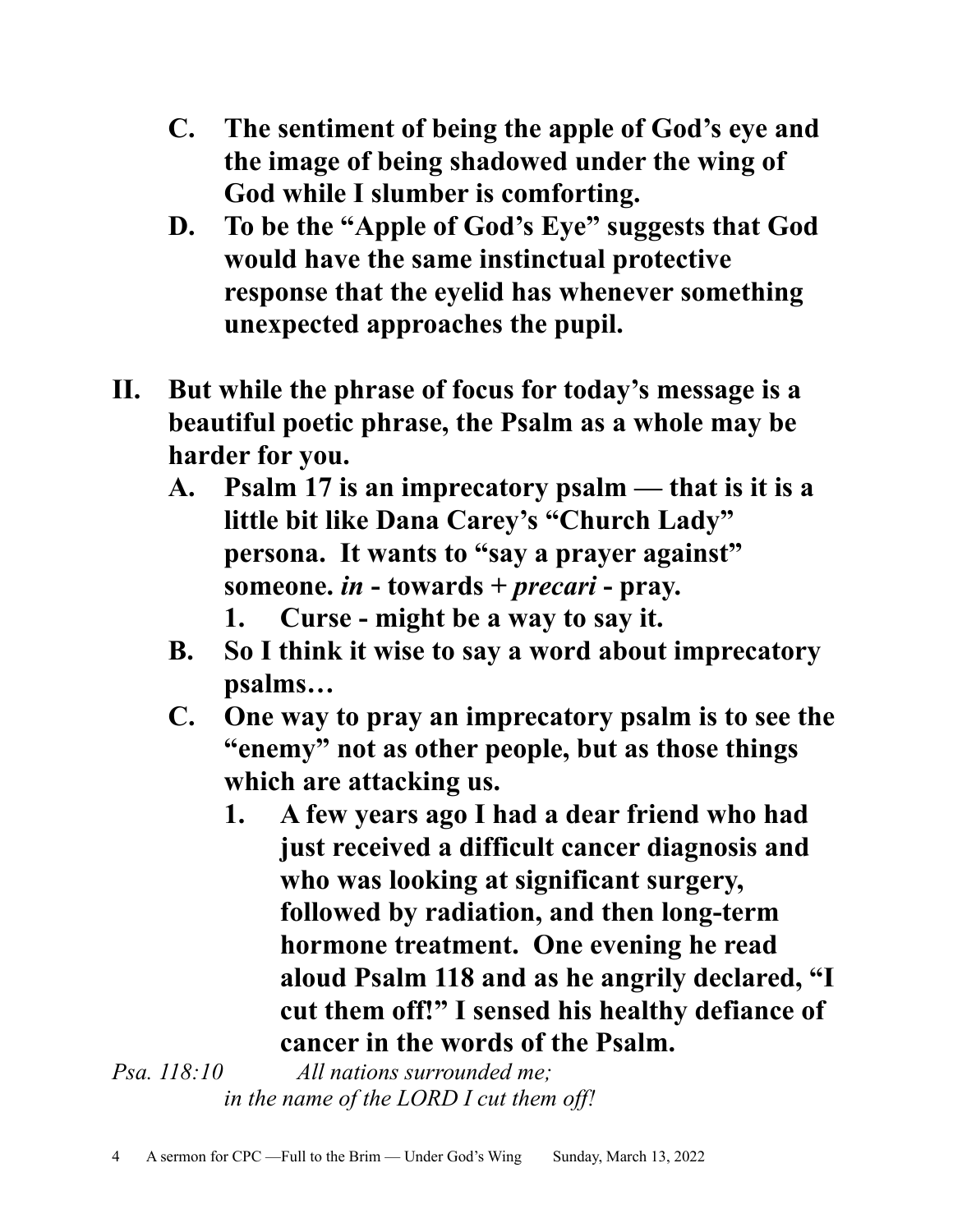| II | They surrounded me, surrounded me on every side; |
|----|--------------------------------------------------|
|    | in the name of the LORD I cut them off!          |

- *12 They surrounded me like bees; they blazed like a fire of thorns; in the name of the LORD I cut them off!*
- *13 I was pushed hard, so that I was falling, but the LORD helped me.*
- *14 The LORD is my strength and my might; he has become my salvation.*

|            | Psa. 118:15<br>There are glad songs of victory in the tents of the |
|------------|--------------------------------------------------------------------|
| righteous: |                                                                    |
|            | "The right hand of the LORD does valiantly;                        |
| 16         | the right hand of the LORD is exalted;                             |
|            | the right hand of the LORD does valiantly."                        |
| 17         | I shall not die, but I shall live,                                 |
|            | and recount the deeds of the LORD.                                 |
| 18         | The LORD has punished me severely,                                 |
|            | but he did not give me over to death.                              |

- **D. Another way to manage the difficulty of imprecation in the Psalms is to realize that**  *sometimes* **we find the prayers of "brothers and sisters who are away" in the words of the psalm.**
	- **1. Nearly every time I read Psalm 17 this week I thought of Ukranians whose country has been violently invaded by Russia. I can hear sentiments which are perfectly understandable in their circumstance…**

*Psa. 17:8 Guard me as the apple of the eye; hide me in the shadow of your wings, 9 from the wicked who despoil me, my deadly enemies who surround me.* 

*10 They close their hearts to pity;*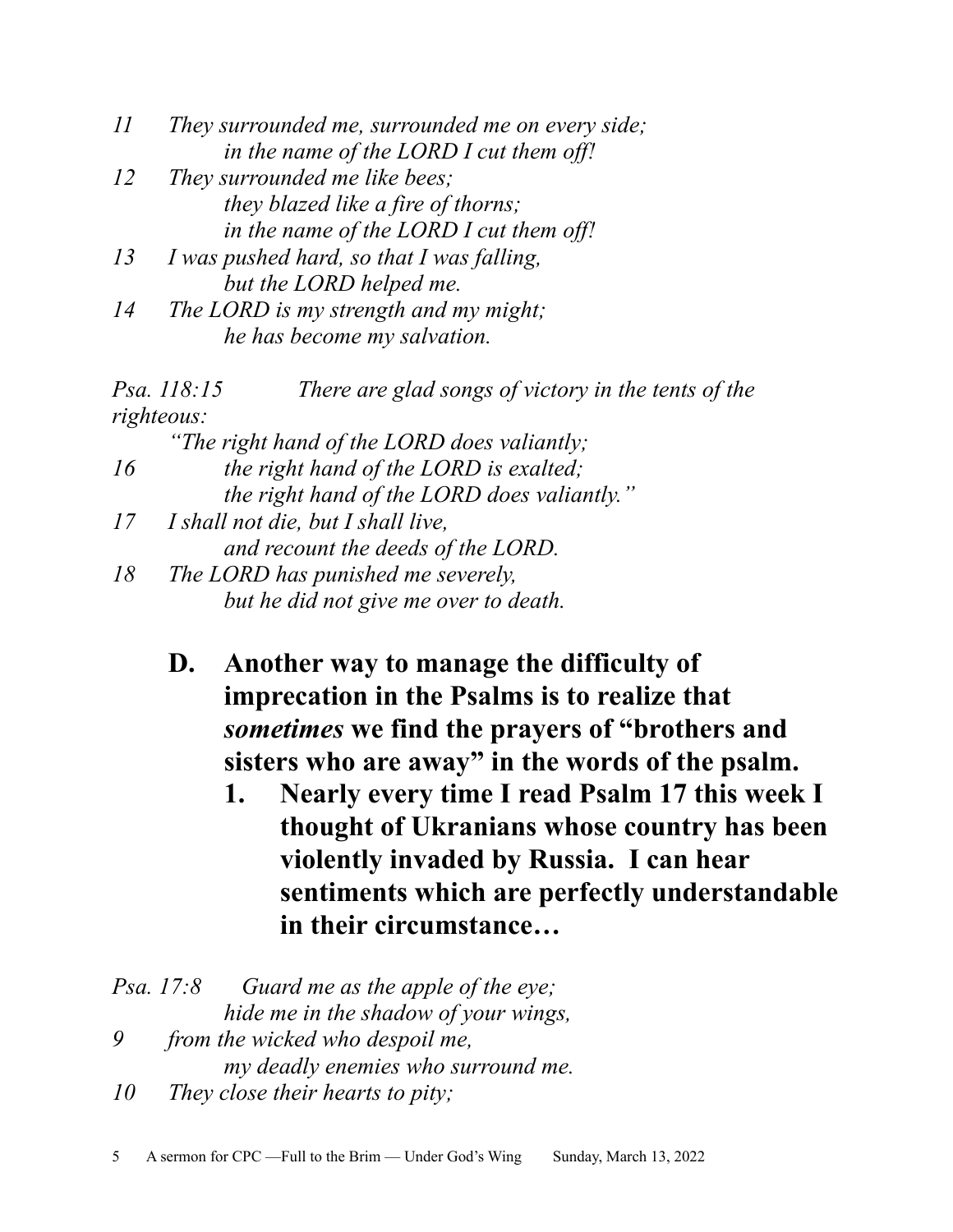*with their mouths they speak arrogantly. 11 They track me down; now they surround me; they set their eyes to cast me to the ground. 12 They are like a lion eager to tear, like a young lion lurking in ambush.*

### **As the people of Ukraine have evacuated by the millions and seen the devastation of cities and the deaths of noncombatants daily . . . I can hear Psalm 17 differently…**

*14 from mortals—by your hand, O LORD from mortals whose portion in life is in this world. May their bellies be filled with what you have stored up for them;*

*may their children have more than enough; may they leave something over to their little ones.*

**E. Finally, I must say that for all the difficulties of the imprecations of Psalm 17 — this psalm, at least, is an** *honest prayer* **to God.**

**1. So often our prayers to God are so polite as to be vapid…it makes me wonder if they must leave God dozing off, as we ask for little and expect even less.** 

### **III. Each one of us, has place (maybe more than one place!) in our lives where the petition of Psalm 17 makes sense.**

*Psa. 17:8 Guard me as the apple of the eye; hide me in the shadow of your wings,* 

*9 from the wicked who despoil me,*

*my deadly enemies who surround me.* 

- *10 They close their hearts to pity; with their mouths they speak arrogantly.*
- *11 They track me down; now they surround me; they set their eyes to cast me to the ground.*

*Psa. 17:13 Rise up, O LORD, confront them, overthrow them! By your sword deliver my life from the wicked,*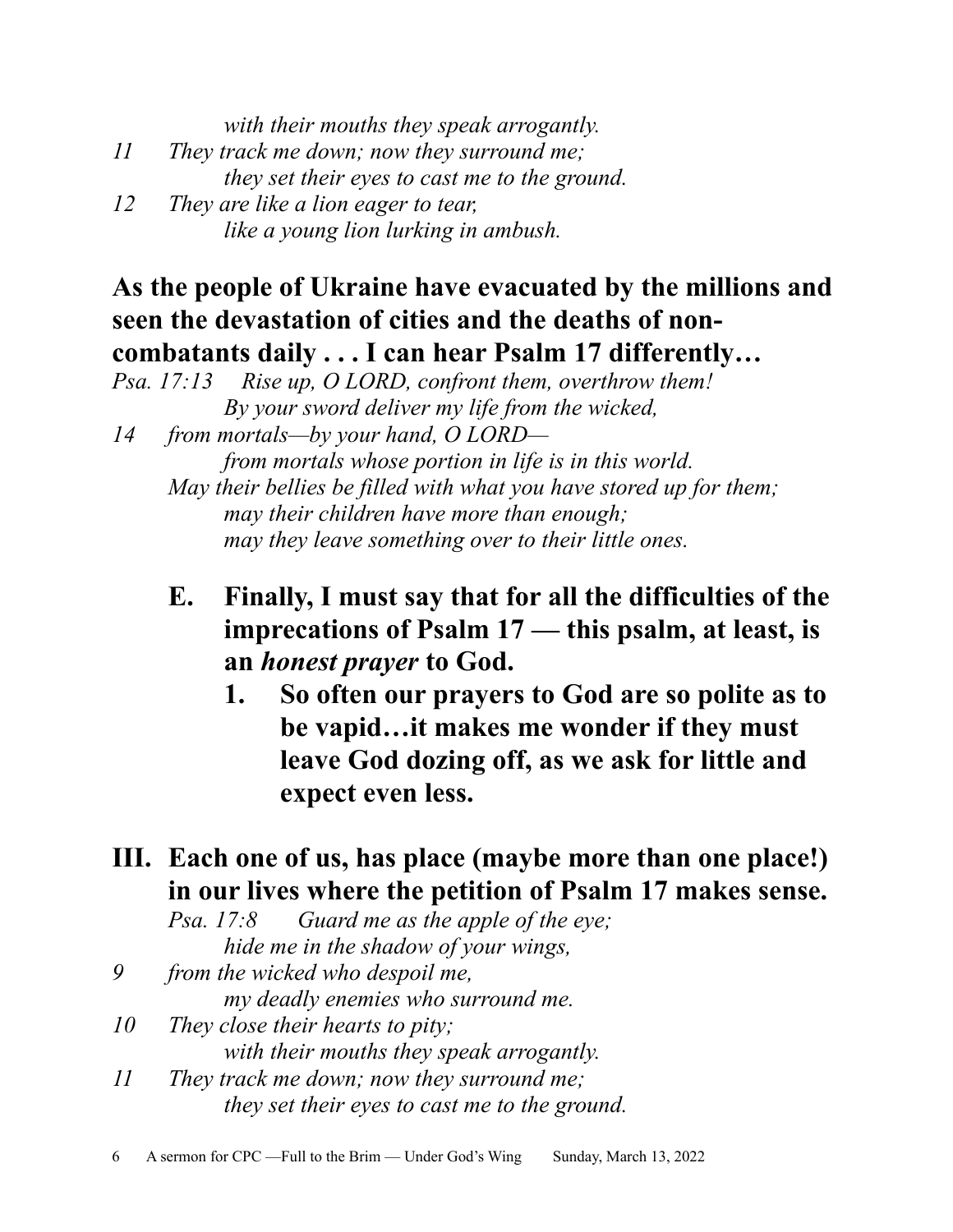- *12 They are like a lion eager to tear, like a young lion lurking in ambush.*
	- **A. We are ill, or have loved ones who are ill.**
	- **B. We know financial burdens and stresses**
	- **C. We worry for friends and family who we fear will be caught up in the violence currently engulfing Ukraine and (potentially) Europe.**
	- **D. We see the endless and increasing polarization of our own nation into groups who despise one another…**
	- **E. It can, in fact, begin to feel like we are surrounded on every side by deadly troubles — that the darkness is like a ravening lion eager to ambush…**
- **IV. It is precisely into this kind of circumstance that we are given the poetry of Psalm 17.**
	- **A. As we make our way through Lent to the place of resurrection — we cling to the faith of the Psalmist who shows remarkable trust that God is, in fact,**  *for us* **and for** *justice* **too.**
	- **B. We make our way asking for God to preserve and defend us as the apple of God's eye.**
	- **C. To shelter us in the cleft of God's wing.**
	- **D. One way to think about having life "full to the brim" is to realize that the fullness of life to which God invites us is** *not* **a life emptied of trouble and struggle.**
		- **1. What makes our lives "full to the brim" is** *not the absence of conflict and trial* **so much as it is**